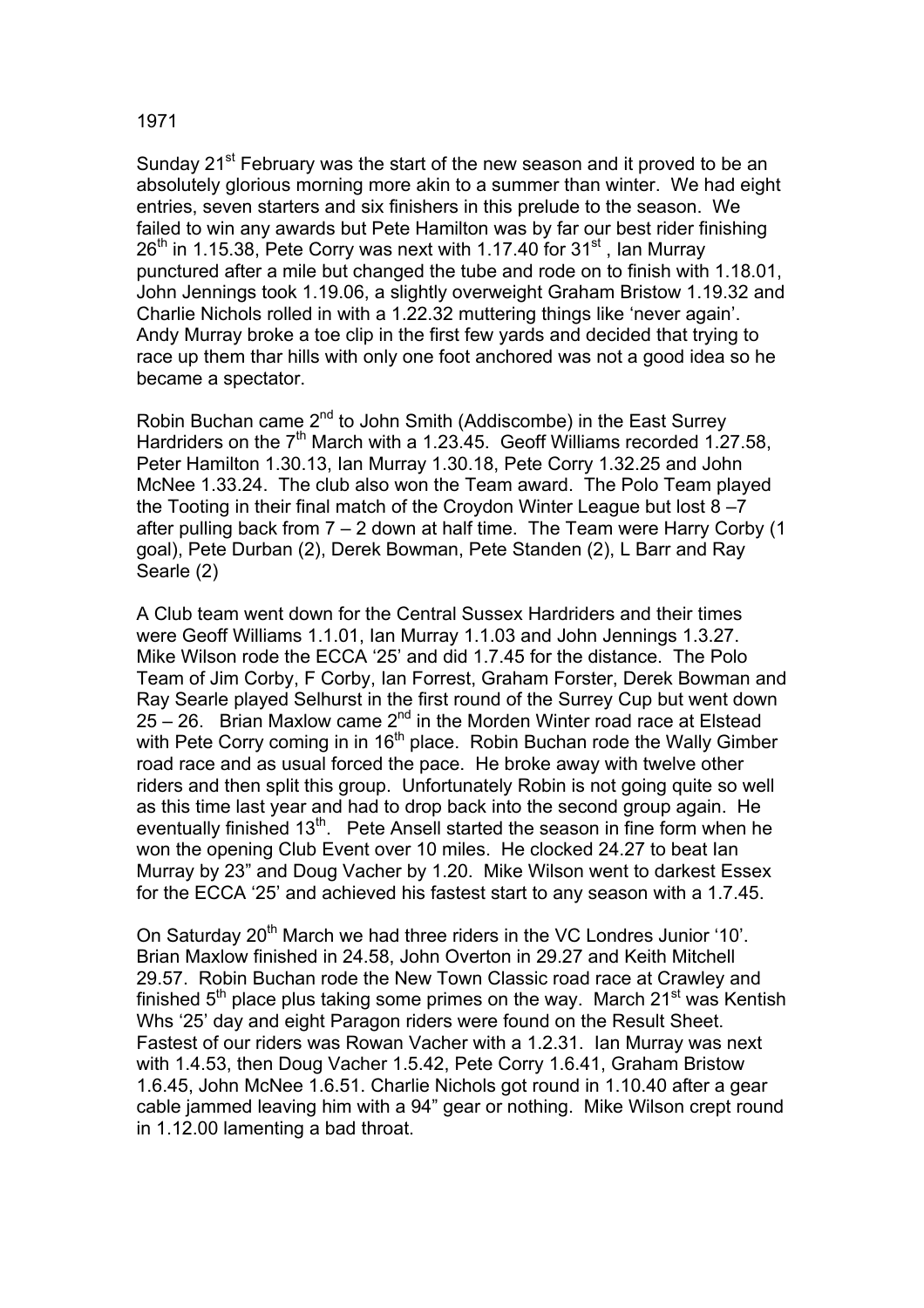The Jim Fox '25' was held on the  $28<sup>th</sup>$  March on what was, for once, a fine morning. Rowan Vacher won in the excellent time of 1.1.43 from Ian Murray, 1.2.08 with Brian Maxlow doing a 1.3.13 for 3rd place. Dennis Young riding his first '25' finished in 1.9.19 and won the handicap from Ian Murray and Doug Vacher. Robin Buchan went road racing and finished  $13<sup>th</sup>$  in the Croydon Premier event. The three Peters, Ansell, Corry and Hamilton rode the 30 miles Yellow Pages road race had an excellent prize list with two primes per lap. Pete Ansell finished in 5<sup>th</sup> place, Pete Corry 6<sup>th</sup> and Pete Hamilton rolled in second from last; a position that won him a special prize. How do you split 13 Mars Bars?

Sunday 4<sup>th</sup> April and the A Team of Keith Ongley, Pete Durbin, Mick Nash, Pete Standen and Harry Corby beat the Aces B Team 7 –2 but lost on handicap 7 – 14. The B Team of Ian Forrest, J Corby, Graham Forster, Mick Harding and Ray Searle lost to North Downs  $2 - 12$ . Rowan Vacher came  $4<sup>th</sup>$ in the De Laune with a 1.1.23 and brother Doug turned in a 1.5.07. Charlie Nichols followed with 1.8.04 and Mike Wilson a 1.10.31.

Easter proved a horrible week-end and all the racers took a lot of punishment with cold, wet and very windy mornings. Doug Vacher led the Paragon in the Crawley Whs '25' on Good Friday when he came in with a 1.5.20 to take 1<sup>st</sup> handicap. Pete Hamilton was 35 seconds slower with 1.5.55. Graham Bristow did 1.8.35, Charlie Nichols 1.10.13 and Mike Wilson 1.13.15. Charlie Nichols was the only man to brave the elements on the Sunday when he rode the SCCU '25' in 1.9.55. Messrs Hamilton, Corry and Bristow went up to Nottingham and Leicester to ride the track meetings. Although being successful in various heats they failed to win anything. Bristow and Corry managed to be over-geared on their tandem at Nottingham and under-geared for Leicester. It was one of those irritating weekends that are nearly but not quite successful!

Rowan Vacher went down to the Bath Road for the WLCA '25' and clocked a 1.0.50 whilst brother Doug rode the Delta Middlemarkers '25' and came  $6<sup>th</sup>$  in 1.4.48. Charlie Nichols and Bob Corby took to the Sussex hills for the Central Sussex 2up and clocked 1.21.48 for the 50 kms. John McNee being a Scot was revelling in the conditions, (just like Glasgow), and finished the Bec '25' in 1.6.34.

Charlie Nichols did the double in the Dave London Trophy on the  $25<sup>th</sup>$  April when he recorded fastest time and took the handicap. John McNee was  $2^{nd}$  in 1.23.33. The two Vachers managed to go off course and retired for which Charlie duly thanked them. Pete Corry came  $6<sup>th</sup>$  in the Nova Magnus road race over 55 miles and Graham Bristow got a 7<sup>th</sup> place in the Redmon 100 kms road race.

Three men entered the SCCU '50' and as expected Robin Buchan was up there in the prizes. His 2.3.52 was good enough for  $2<sup>nd</sup>$  place. Charlie Nichols came in with a 2.19.44 whilst Pete Corry took 2.28.19 (!). There must be a story there but it is not written down anywhere. Two teams entered the Morden 2up and messrs Hamilton and Murray I with 1.10.00 just got the better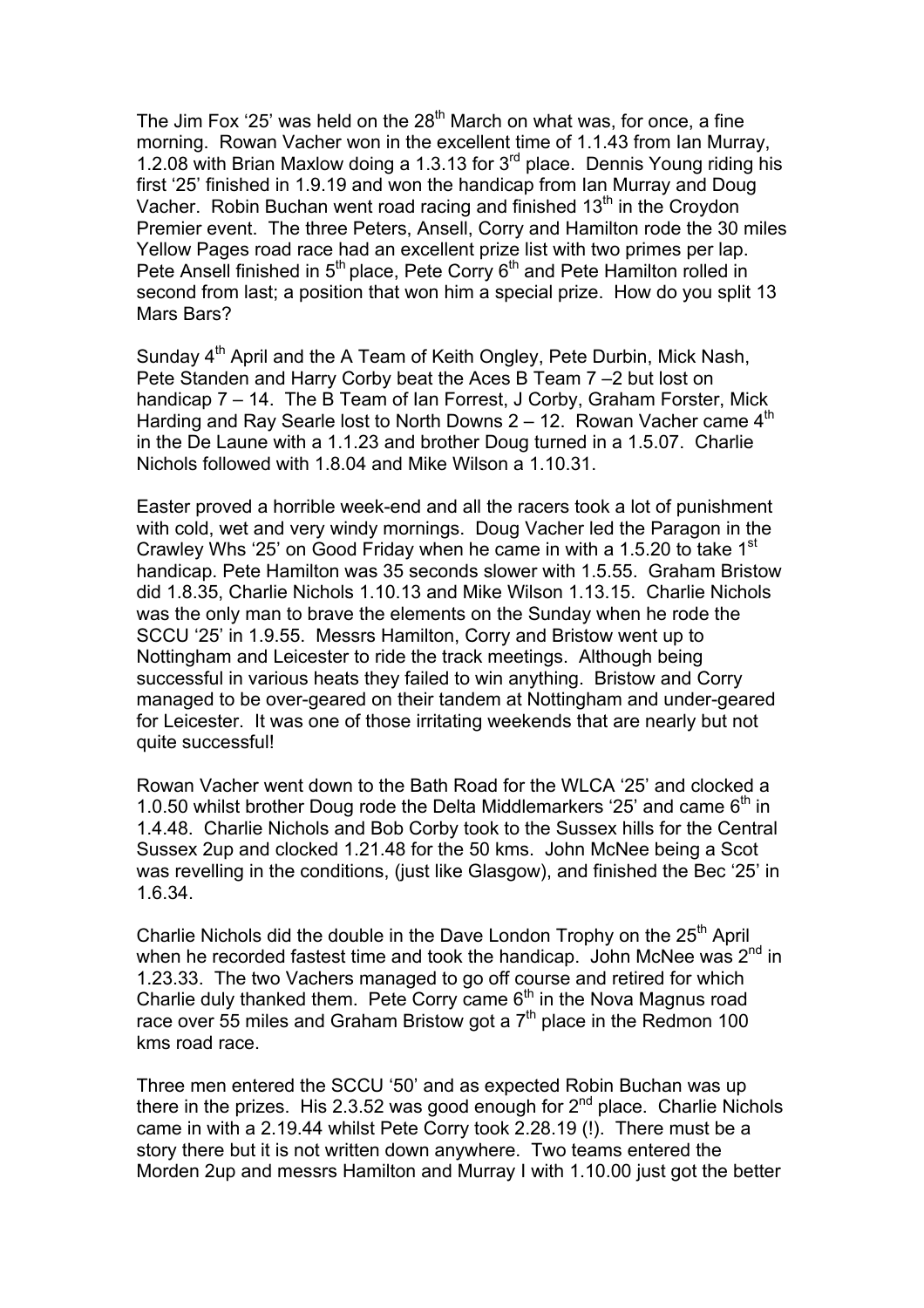of messrs Corry and Slattery 1.11.11. Bob Corby came 2<sup>nd</sup> in the London VTTA '25' with 1.5.42.

By the time the year had got to May the Club's riders appeared to have done nothing of note. It did not look as if 1971 was going to be a very good year. Robin Buchan seemed to be taking things easier at the start of 1971 Andy Murray was off his bike, Rowan was continuing to improve bujt no one was impressing. Then Robin rode in the Bath Road Hilly '50' and although his 2.7.40 was less than a minute slower than his winning ride in 1970 he was placed  $7<sup>th</sup>$  this year and there was a glimmer of hope.

Then Andy Murray who has not been riding too much due to crashes and illhealth came back with a vengeance. In the Surrey St Christophers '25' he both broke the hour and won the race with a 59.46. With brother Ian coming home with a 1.0.42 and Pete Hamilton improving by 2 minutes to 1.0.48 the Paragon were  $1<sup>st</sup>$ ,  $2<sup>nd</sup>$  and  $3<sup>rd</sup>$  and, surprise, surprise took the Team race. Robin Buchan came back to shattering form when he won the Ross Whs '50' in the season's fastest 50 of 1.53.50. His nearest rival was nearly 5 minutes slower! All of a sudden everything looked brighter.

Only three entries were received for the first club '50' and Ian Murray was the fastest of these with a 2.7.42 that was indeed a personal best ride. Bob Corby finished in 2.11.05 and Charlie Nichols took 2.15.10. Seven Paragon men finished the  $34<sup>th</sup>$  Nomads '25' with Rowan Vacher leading the way with a 1.0.37. Ian Murray came next with 1.1.46, Andy Murray 1.2.35, Pete Ansell 1.4.07, Doug Vacher 1.5.35, Charlie Nichols 1.5.52 and John Jennings 1.8.06. We were second in the Team race. Pete Ansell, now newly married, did a 1.13.41 in the Havering '30'; which is a personal best, to show he was still in good form. Bob Corby did 1.16.46 but Rowan was unfortunate to puncture when he rode off the road at a roundabout because he was going too fast! He punctured and fell off but got up to cross the line in 1.22 something.

The Team Pursuit squad qualified in  $4<sup>th</sup>$  place for the London Region 4000m Championship. On the road racing front Brian Maxlow collected a  $2<sup>nd</sup>$  place in the East Grinstead Junior road race and another 2<sup>nd</sup> place in the SW London and Surrey Junior Championship. In the Tour of East Sussex all the breaks came to nothing and Robin Buchan came  $10<sup>th</sup>$  in the bunch sprint. The east Grinstead Senior road race was a tale of woe. Pete Corry got his front wheel chopped from under him and to add insult to injury Pete Hamilton rode over him. Pete was a bit shaken after the fall and found he could not hold the pace and dropped back. Terry Slattery and Robin Buchan worked hard trying to get breaks together but to no avail so Terry gave up in disgust. Robin soldiered on eventually creeping away near the end with two others but he had not enough left for the sprint and came  $3<sup>rd</sup>$ .

The Champagne Meeting was held on the  $2<sup>nd</sup>$  June and we collected a fine evening with seven National Champions on show. There was also plenty of pre-publicity but we had a disappointing size of crowd. It was bigger than anyone else's bar the Good Friday Meeting but it was not good enough. Dave Rowe (Lewisham) won the Handicap from the 1970 winner Mick Bennett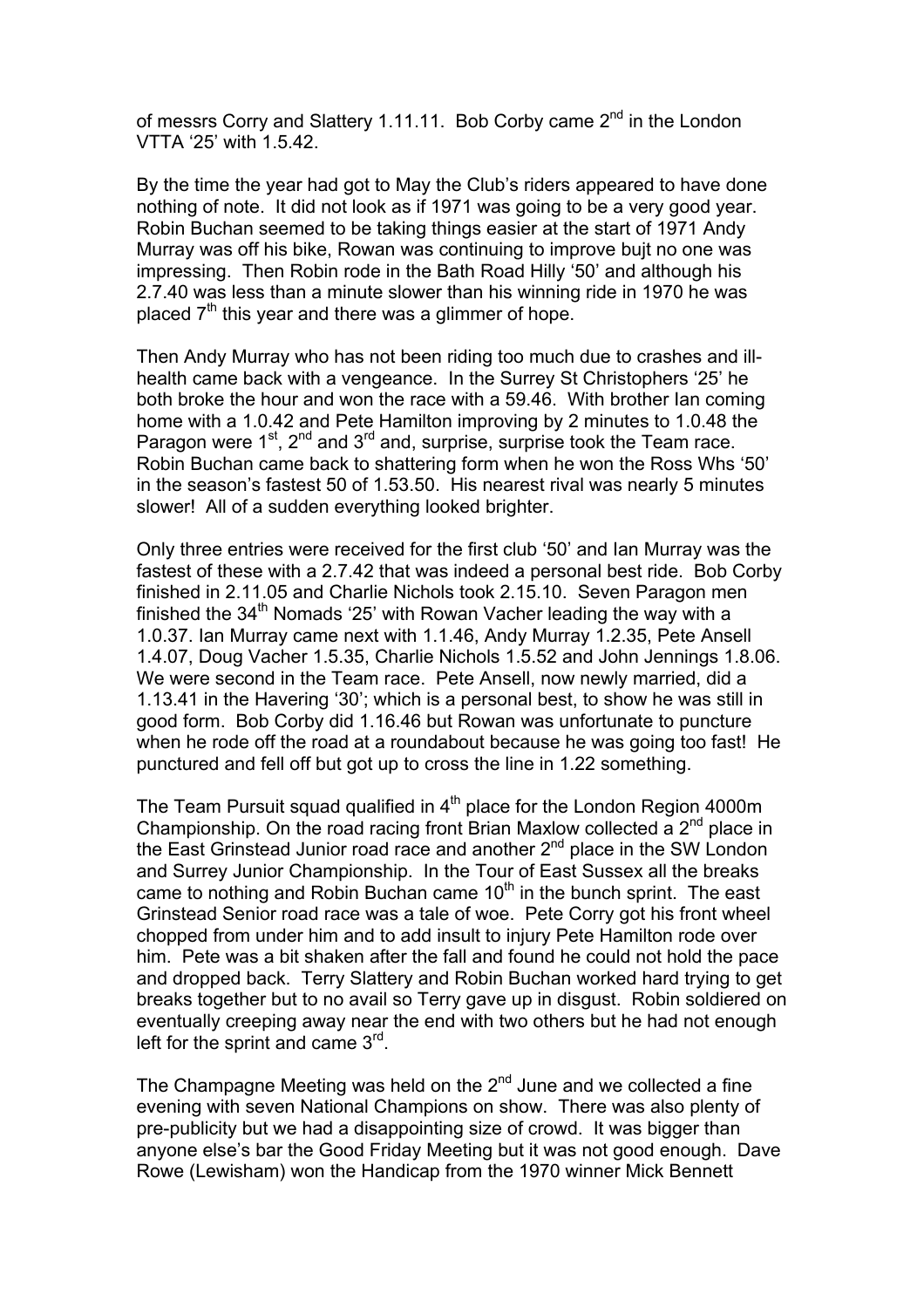(Solihull)and T Brockhurst (Leicester Forest). The Old Ordinary 500m scratch went to K Keast (Redmon) from C Berry (Redmon) and J Almond (Boston). The Invitation 10 minutes Pursuit was a hum-dinger with last year's winner Ray Ward (Oldbury) 4 miles 1178 yards, holding off the Commonwealth Champion Ian Hallam 4 miles 1080 yards with R Porter (Feltham)  $3<sup>rd</sup>$ .

The Omnium International between the Paragon and VC Epinay was a close run affair as well. Brian Maxlow won the Junior Sprint whilst Alan Sturgess came 2<sup>nd</sup> in the Senior event. The Epinay beat us in the 4000m Team Pursuit after one of our men pulled a foot out at the Start. This left the Final result to the Devil-take-the-Hindmost. If we won it the Ominium would have been tied. If we managed to get two riders in the first three we would have won the match. Unfortunately it was the Epinay who got two riders into the top three so won they won the Match.

In the Open Devil-take-the-hindmost P Harper (Becontree) beat R Travis (Solihull) and P Bowler (Beeston). Then came the Champagne '10' for the Harry Grant Cup and the Magnum of Champers. Once again it was a go all the way race with the bunch strung out at high speed. Various attempts to break away were made but the speed and the reactions of this top class field were too quick. 5 miles were covered in 10.29.7 and the full distance in 21.15.6. The last couple of laps had the crowd on their feet and there was a deserving winner in Ernie Crutchlow, (Beeston), the National Sprint Champion, taking the race from Dave Rowe (Lewisham) and Ian Hallam (Beeston)

At Whitsun Robin Buchan took in the Hounslow '100' and won it with 4.11.05. The short distance men went to the Bellingham '25' and Rowan got under for the first time this year when he won the race with a 59.18. Behind him were Pete Hamilton with 1.1.02 and Pete Ansell 1.2.03 and the Paragon collected the Team race. Also riding were Doug Vacher 1.3.57, Charlie Nichols 1.4.43, and Bob Corby 1.6.19. Terry Slattery went over to West London and came 5<sup>th</sup> in the Bath Road 100 kms road race with Pete Ansell finishing in the bunch.

Robin Buchan won another '50', and for the  $3<sup>rd</sup>$  time at that, when he produced a 1.57.21 to win the Archer '50'. (Once was with Ray Runham on the Tandem). Backing Robin was Rowan Vacher with a 2.1.15 but we had no third man! Ray Carthy and Keith Mitchell continued their battles at Polhill with Ray just on top with 26.06 to 26.37. The Murray brothers and John Jennings had a short holiday in Germany where they rode a couple of road races. Their best placing where in a town centre race when Ian was  $8<sup>th</sup>$ , Andy  $9<sup>th</sup>$  and John 12<sup>th</sup> after a wheel change.

Out on the Bath Road '25' both Pete Hamilton and Ian Murray got under the hour. Pete with 59.28 and Ian with 59.43 which was exactly the same as Andy's best! Robin Buchan stepped down the distance and with apparent consummate ease completed the Whitewebbs '25' in 56.55 just a minute short of his own Club Record. The following morning it was all down the Brighton Road for the South Eastern '25' and Robin showed how easy it was with a win in 57.10. Pete Hamilton just missed the hour with a 1.0.02, Andy Murray slipped a bit to a 1.2.03 but Pete Corry did his best ride for a couple of years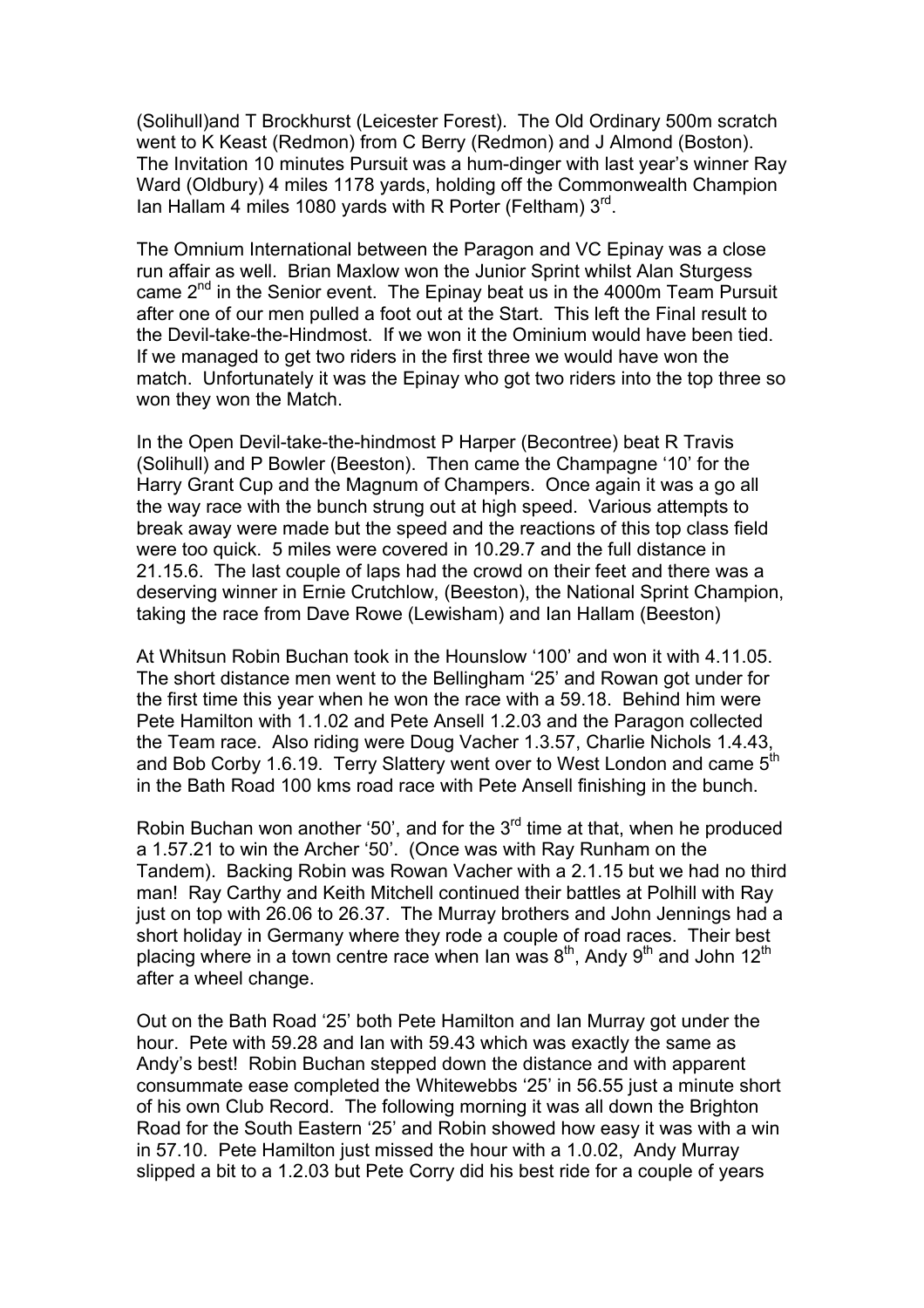with his 1.3.35. Charlie Nichols did a personal best of 1.3.38 and Mike Wilson finished in 1.10.29.

Bob Corby and Mike Wilson went down to East |Sussex to ride the Hastings & ST Leonards '25' where Bob clocked a 1.3.41 and Mike a 1.9.33. Charlie Nichols went back a bit in the Surrey Road '25' with a 1.5.06 but honours go to Robin Buchan.

Robin went up North to ride the Nunbrook Whs '50' on the Boroughbridge course. Result – a 1.48.44 to win the event, the fastest 50 of the year and a new Club Record. In complete contrast we lost the Inter-club Purley to Brighton with the Addiscombe on the  $20<sup>th</sup>$  June before anyone had started as we had only 5 riders with 6 to count! It was not a good day. It took Pete Hamilton 1.48.21 to get down to the viaduct and he beat the event specialist, Terry Slattery by just 34". When you realise that Terry held the course record with a 1.30 ride it just shows the severity of the race conditions. There were only two other finishers and they took over two hours to finish. Ray Carthy took 2.12.08 to win the fastest Junior prize! No time is given for Pete Corry although it is known that he finished. After finishing the Clarence Whs with a personal best of 1.2.38 on Saturday afternoon he had not leave enough speed to get him to Brighton into the wind! Bob Corby and Charflie Nichols went to ride the Ashford Whs '30' on the flat Kent courses. Bob was fastest in 1.21.55 whilst Charlie did 1.23.39.

Various evening events had been ridden at Gatwick and Polhill R Carthy had done 26.39 at Gatwick and 25.55 at Polhill whilst Keith Mitchell had only ridden at Gatwick for a 26.43. Ian Murray and Andy did 24.04 and 24.05 on Polhill but Keith Mitchell slowed to a 27.32.

John Overton recorded a 1.11.59 in the Surrey Road Schoolboys '25'. Ian Murray and Pete Hamilton came  $6<sup>th</sup>$  in the Brighton Excelsior 2up with Bob Corby and Charlie Nichols coming in with 1.2.13.

The last weekend of the month and Robin Buchan was back on his favourite Bishops Stortford course for the Shaftesbury '50'. The two Murrays and Pete Hamilton went up with him with the expressed intention of breaking the Club Team 50 Record. As usual with plans of mice and men it did not work out according to plan. Robin duly obliged by winning in 1.56.39 by over 4 minutes but the others found the day too sticky. Ian was our next fastest with 2.8.16, Pete Hamilton 2.9.43 and Andy Murray 2.11.56. However they did win the Team race. When one considers the times these lads have been producing it does put Robin's ride into its true perspective.

Back south of the river Bob Corby came 2<sup>nd</sup> in the Bec Veterans '25' and a team rode in the Kingston Whs '25'. Their times were Doug Vacher 1.3.31, Brian Maxlow 1.3.46 and Mike Wilson 1.10.50. Brian also collected 2<sup>nd</sup> place in the SCCU Summer road race

The  $4<sup>th</sup>/5<sup>th</sup>$  July was Catford '24 hours day and this year it was the National Championship event. It was also Robin Buchan's first attempt at this ultra long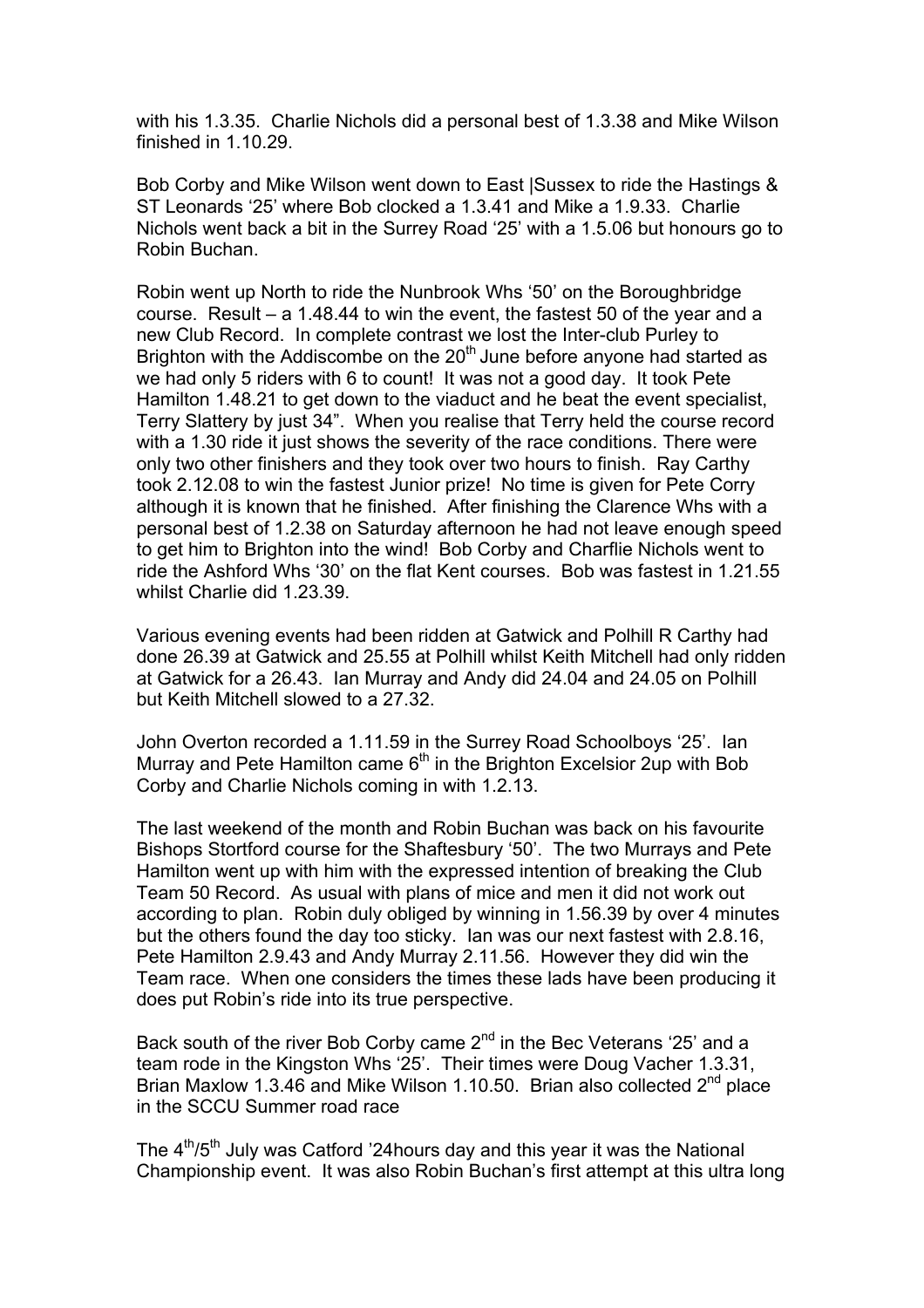distance event and as luck would have it the weather was perfect. Dry, sunny, not too hot, warm through the night and with very little wind. Robin started a little apprehensively and was determined to ride his own race. When you consider Robin is one of the most ruthless of front-runners this decision required tremendous self-control. The main opposition would come from Baines (Icknield), Robertson, John Cahill, Wes and Dennis Clayton and Cliff Smith. Cahill caught and passed Robin before 60 miles with never a flicker of interest on Robin's part. By the time the riders had reached the 100 miles check Cahill was in the lead with 4.31 but Robin passed by in  $2^{nd}$  place with 4.35. Those of us who knew Robin this came as a revelation. Here was the fastest 50 miles in the country 'ambling' along. Robin was 24 minutes slower over the 100 miles than he rode in the Hounslow event at Whitsun and 32 minutes slower than his best. There is something about a top class rider racing within himself. They make it look so easy. As night fell Cahill punctured but Robin had caught and dropped him and it was at this stage that Robin was in his element. On roads he knows so well he rode relentlessly on. Those of us privileged to be helping spent the night watching Robin go further and further ahead. Experienced 24hour riders waited for the moment Robin would 'break' and slow up. They waited for the moment in vain. After 229 miles he was 14 minutes in front of his nearest rival by dawn it was 40 minutes. He was so far ahead that the helpers could not give him any time checks. In the end Keith Butler waited at Alfold crossways where Robin turned onto the Loxwood detour of 12 miles. Robin rode the whole of that distance before the next man went into it. Keith had to wait over 50 minutes before Cahill entered the detour. When he caught Robin (Keith was driving a car) and told him a small, satisfied smile crossed Robin's face and he got on with the job. Only Robin, he was that far in front, travelled one 18 miles detour around the back of Gatwick to Leigh. Onto the finishing circuit and it was apparent that Robin, although he would win the Championship could not beat Competition record, so he stopped for a wash and brush up and a change of racing clothes. Climbing back onto his bike he proceeded to lap the 15¼ miles Finishing Circuit in a steady 46 minutes moving beautifully and pedalling relentlessly and, apparently, effortlessly. When he ran out of time Robin had covered just less than 484 miles and had won by 20 miles.

Ian Murray and Charlie Nichols went down to the Bath Road to try out 100 miles riding. Ian returned in 4.30.27 and to everyone's surprise, including Charlie, our Mr. Nichols came back in 4.37.57 a fine ride for a first attempt at the distance. Pete Hamilton was also on a personal best in the Maidenhead '50' when he crossed the line in 2.4.26. Pete Corry and Terry Slattery paired up for the Old Portlians '30' and clocked 1.6.58.

Robin Buchan showed everyone that riding for 24 hours does not necessarily slow one up by finishing the North Road '50' in the fastest time of the afternoon of 1.56.31. (He did say that his legs were aching at the finish). Backing up Robin were Pete Hamilton who improved again to 2.3.12 and Ian Murray with his personal best of 2.3.29. The aggregate time was 6.3.12 that gave the lads the Team race in the event plus a new Club Record. Pete Ansell also rode and finished in 2.12.50. In the SCCU '50' Bob Corby came in with a 2.10.47 but Charlie Nichols once again proved the fact that a good 100 does wonders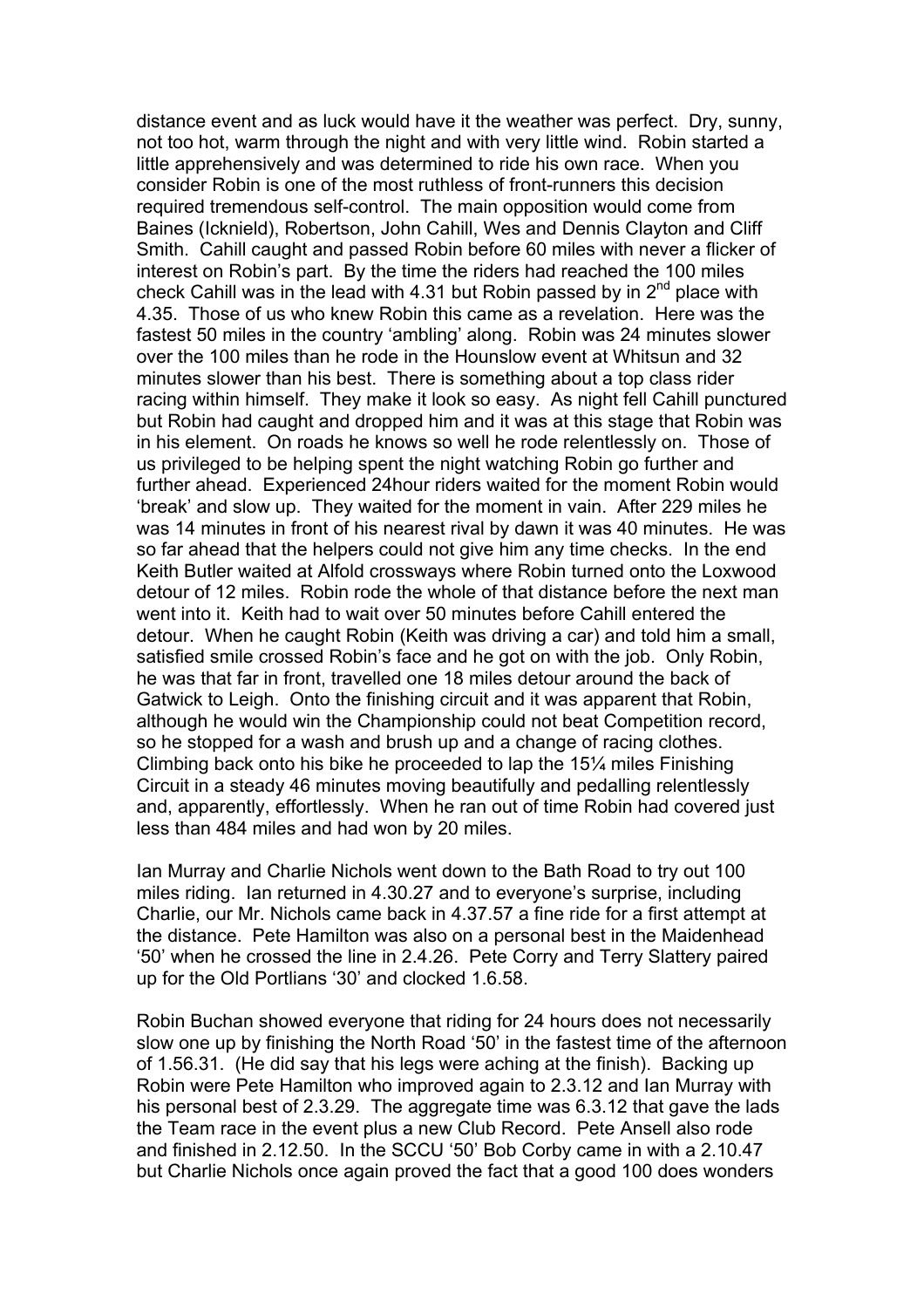to your fitness by improving to 2.11.55 and winning the Tacagni Cup for the fastest 2nd Class rider. Ken Cattermole finished in 2.26.35. Doug Vacher came 3rd in the Dulwich Paragon '25' producing a personal best of 1.2.42 to do it. Pete Corry finished in 1.5.41 but our third man punctured at the turn.

On the Track at the Charlotteville Sports in Guildford Terry Slattery regained his SW London & Surrey 800m Sprint title that had in 1969 but lost last year. Graham Bristow was 3<sup>rd</sup> and Pete Corry 4<sup>th</sup>. At Danson Park Terry Slattery amassed 3  $2^{nd}$  places, one 3<sup>rd</sup> and 1  $4^{th}$  for a rewarding day on grass. At Herne Hill though the Paragon were knocked out of the London Region Team Pursuit in the semi-finals to the  $34<sup>th</sup>$  Nomads.

The Club had its fast men out for the Moon Trophy '25' on the 18<sup>th</sup> July and Pete Hamilton showed us that his win in the Purley to Brighton was no fluke as he recorded 58.58 and beat Terry Slattery by 25". Ian Murray was 3<sup>rd</sup> fastest in 1.1.00. The Paragon won the Moon Trophy with Pete Hamilton (57.38), Doug Vacher (58.33), Graham Bristow (56.27) and Dennis Young (57.25). In our own handicap competition Graham Bristow came 1<sup>st</sup> followed by Dennis Young and Pete Hamilton. Robin Buchan won another '50' taking the Glendene event in 1.53.16.

Robin Buchan went down to the Bath Road for the Bob Amis '50' and came in with a 1.52.45 but that gave him second place only. Doug Vacher finished the London St Christophers '25' in 1.3.10 and Mike Wilson the Sorian '25' in 1.9.48.

Ian Murray showed that his 4.30 ride in the Hillingdon event was no fluke when he produced a 4.27.04 in the SCCU '100' to be placed  $4<sup>th</sup>$  in that and to win the Goss Green Cup. The only other rider was Charlie Nichols, 4.42.41 who did not enjoy the wet conditions. In the Weybridge Whs road race for  $3<sup>rd</sup>$  category riders our only finisher was Brian Maxlow who came 14<sup>th</sup>. In the senior event Terry Slattery was 7<sup>th</sup>.

On the 31<sup>st</sup> July the Paragon promoted as an experiment an Open '50' on Saturday Evening on the Bath Road. Would anyone be interested? The answer was so much a 'yes' that 60 entries had to be returned! The weatherman, however, did not co-operate. It became steadily windier throughout the afternoon and in the last hour there were rain showers that made the roads extremely greasy. Ian Murray, as promoter started No.1 and was also first to finish. He even got off at the turn to check the marshals were in the right place before returning to take over the Result Board. His 2.7.0, therefore, was an excellent ride. Pete Hamilton finished in 2.5.20, Bob Corby 2.6.51 and Charlie Nichols 2.12.47. Pete Corry was on a personal best when timed through the Oxford Road roundabout at Newbury but punctured 3 miles from home. Terry Slattery was second fastest going out and was still on a 2.5 when he returned. The man with the hammer must have caught him around Thatcham as he finished with a 2.8.44. Barry Arnison (Kingston Phoenix) was the fastest rider in 2.0.47.

A faster 100 miles time was Robin Buchan's next target so he entered the Essex CRA event. Although he did 4.6.51 we was disappointed a) because it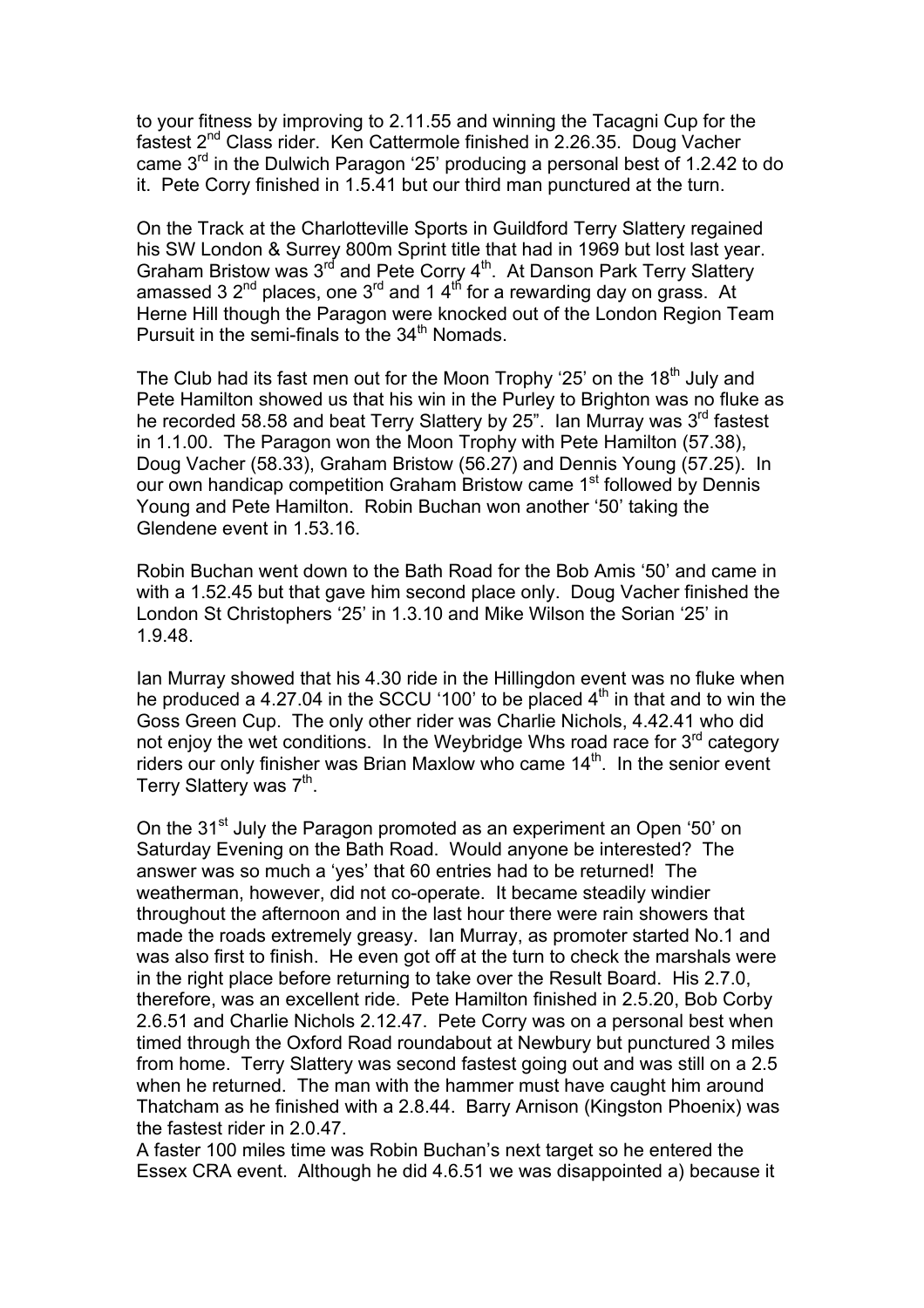was a personal best and b) he was 14 minutes slower than the winner Bob Porter (Hounslow). John Jennings won the Fryco Cup with a personal best time of 2.8.35 from Andy Murray 2.10.50 (also a personal best) and Ken Cattermole in 3<sup>rd</sup> place with 2.31.37.

Trying to get some speed back into his legs Robin Buchan rode the Unity '25' and came  $2^{nd}$  in 57.50. With Pete Hamilton finishing in 59.56 and Pete Corry 1.3.45 the Paragon won the Team race. Pete Corry had, however, ridden the evening before and produced a personal best of 1.0.00 in the Bon Amis event on the Bath Road. Ian Murray finished the Old Portlians '25' in 1.0. 43, Andy Murray, back from holiday, managed a 1.3.17 and Mike Wilson 1.9.34. Bob Corby went round the Westerly '100' in 4.29.50 whilst Charlie Nichols was a tad disappointed with his 4.39.40.

Robin Buchan broke another Club Record when he won the Border CA 12 hours event with 267 miles. Mike Wilson did 1.9.37 in the Kingston Phoenix '25'.

The Club 30 miles Record went next when Robin Buchan did 1.8.26 when finishing  $2^{nd}$  in the Portsmouth CC event down on the south coast. Pete Hamilton was our next rider with 1.12.32 whilst schoolboy Robert Giles finished in 1.27.56. As Rowan was out of action for a while after getting married it was down to Doug to keep the family name to the fore. He did so by winning the Weybridge Whs '25' in 1.2.46 with Graham Bristow completing the distance in 1.4.48. Doug missed a personal best time by 4 seconds.

Pete Hamilton won the SW London & Surrey 500m sprint title at Herne Hill beating Colin Berry (Redmon) in the Final. Robin Buchan went off to the Bath Road to try to improve his 100 miles time for a good BBAR placing. He was certainly fit enough but a strong westerly breeze put pay to that idea. With this wind you have to ride from 24 miles to 73 miles into the wind. It does lead to fast times. On the Bath Road you require a rising southwesterly and then you hope that it does not start to rise until you are well on your way to Savernake. Nevertheless he managed a 4.9.04 an excellent ride but not fast enough by at least 3 minutes. Backing Robin were the Murray brothers. Ian produced a personal best of 4.23.37 but Andy suffered early on and in spite of a fast finish only managed a 4.39.50. The shorter distance men made hay whilst the big boys were at the Bath Road. Pete Hamilton did a 1.11.24 for 30 miles in the Leo event with Bib Corby also finishing in 1.14.27.

The Frank Southall '50' was held on the  $29<sup>th</sup>$  August but most of our fast men were in action elsewhere. Paul Lipscombe (Central Sussex) won in 2.7.35 from Pat Lacey (Clarencourt) 2.7.55 and R Travers (Wigmore) 2.9.51. The Team race was taken by the Central Sussex. Our best man was Terry Slattery who finished  $13<sup>th</sup>$  in 2.13.23. Pete Corry staggered round in 2.20.16 and Ken Cattermole 2.30.15.

There was a double Record breaking session on the next weekend in the Hamsworth '25'. Robin Buchan took 51 seconds off his own record with a 55.07. Pete Hamilton improved to a 57.23, Terry Slattery did his best ride of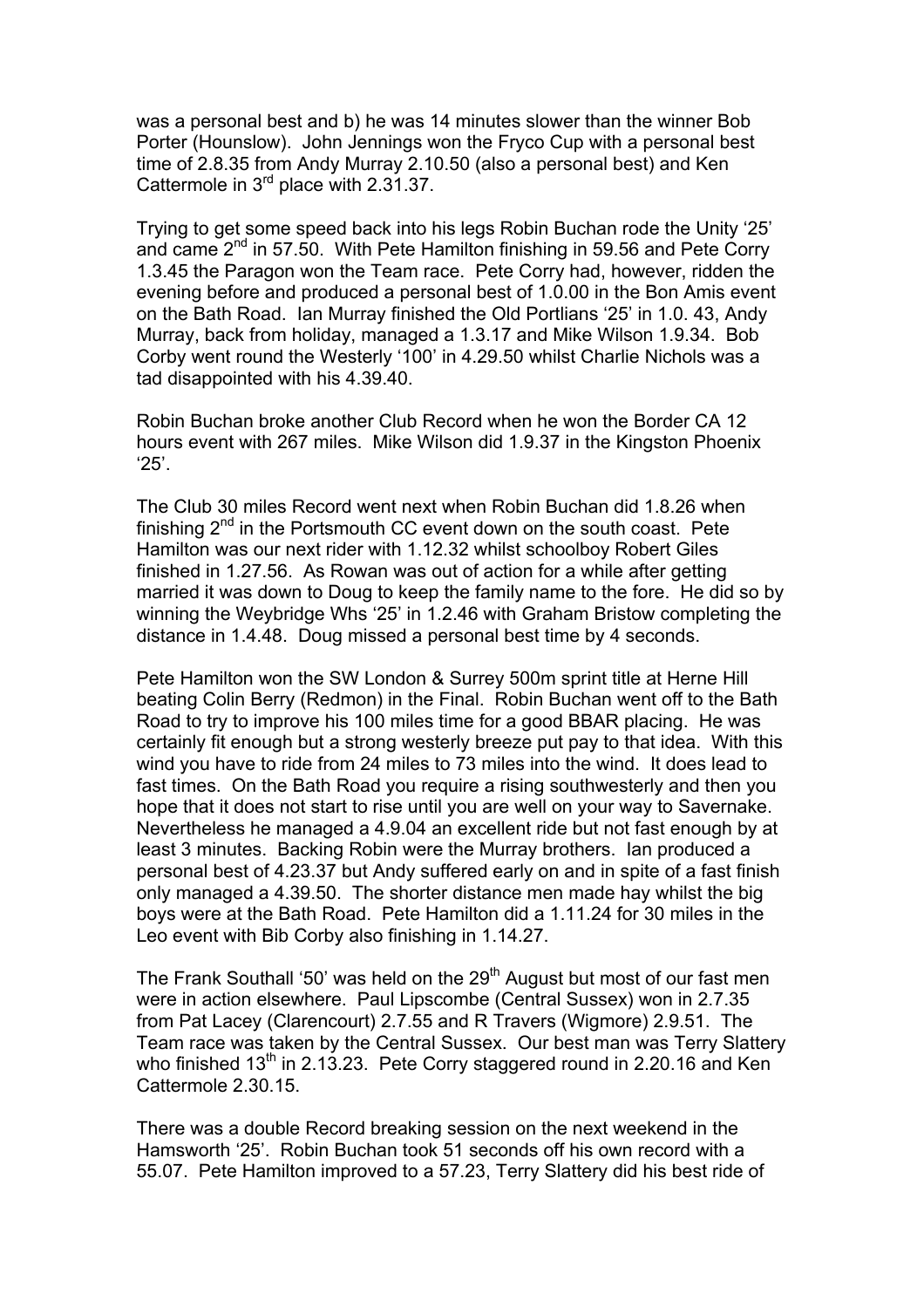the season with a 1.0.11 and Pete Corry finished in 1.1.23. That makes the Team aggregate 2.52.41 for a new record. Ian Murray produced a 1.1.20 in the 29<sup>th</sup> Whs '25' leading Andy Murray 1.3.50 and Keith Mitchell with a personal best 1.6.54. Charlie Nichols was the only starter in the SCCU 12 hour event and he ran out time with 224.14 miles to take the Rotherham Cup and the Bill Saggers Novices Prize.

The Addiscombe '50' went to Robin Buchan with a 2.1.51 and with Ian Murray 2.7.16 and Charlie Nichols 2.15.50 they won the Team race. (It was after all the Addiscombe event). Another Team race was collected in the Belle Vue '25' when Pete Hamilton did 1.0.01 and Pete Corry and Terry Slattery both did 1.4 somethings.

Yet another Team win came our way in the Invicta '25' and Pete Hamilton led the way again. He did 1.0.22, Doug Vacher 1.1.22 and Terry Slattery 1.6.54. Two men rode the Viking '50' and Charlie Nichols produced a personal best of 2.6.53. Not to be outdone Ken Cattermole finished in 2.18.15 which may not be his fastest ever but is his fastest since he returned to the fold.

The juniors had three 'end-of-season' events. A '10' on the  $12<sup>th</sup>$  September then two '15's on the 19<sup>th</sup> and 26<sup>th</sup>. Brian Maxlow won all three. He took the '10' in 26.54 from Keith Mitchell, 27.04, and Ray Carthy 27.28. He then took the first '15' in 39.40 from Keith Mitchell, 40.43, and Ray Carthy 42.32. In the second '15' he slowed a bit to 40.27 but Ray Carthy got better to finish  $2^{nd}$  in a best of 41.13 with Keith Mitchell 3<sup>rd</sup> in 41.33.

The October Blah also reported the death of John Vallack. He had joined the Paragon before the War and rejoined in 1946 on his 'demob.'. A keen rider he rode at all distances and in 1946 won the Redmon '50'. He was Club Events Champion in 1948 and came 2nd in the SCCU '100' and won the Goss Green Cup with a 4.47.14. He was a member of the winning Team in the Catford '24 hours' and he contributed 386 miles of it. In 1951 he was 4<sup>th</sup> in this event with 431.5 miles. He continued riding Club events and had his due reward when winning the Mayne Cup in 1955. He was a carpenter by trade and worked at the Dorchester. He made the John Carter Memorial trophy case and the Darts Trophy that bears his name. He is also remembered for wanting to purchase a pair of brake blocks at Allin Cycles. This, at the time, should have cost him 9d. (4p) but it didn't. When Ching Allin went to fit the new blocks he found the reason for the over fast wearing out was that there was metal on the side of the rim. Closer inspection showed that the alloy was coming from the rim and there were holes in the side. The rim was worn out. 'I'd better have a new wheel then' says John. 'I'll check the back wheel as well' says Ching and found the same problem. 'O.K'. says John, 'Swap everything onto a new pair of wheels'. As Ching pulled back the gear mechanism to take out the back wheel the gear fell apart. 'I'd better have a new one' said John. 'with new wires and cables'. It was done. Ching then took the old rear wheel to remove the block of cogs that promptly fell to pieces when he tried to unscrew them. 'If you have a new block you will need a new chain as well' said Ching ' otherwise they will not mesh properly and while we are about it the tyres on those old wheels are down to the canvas'. 'Why don't you finish the job off and give me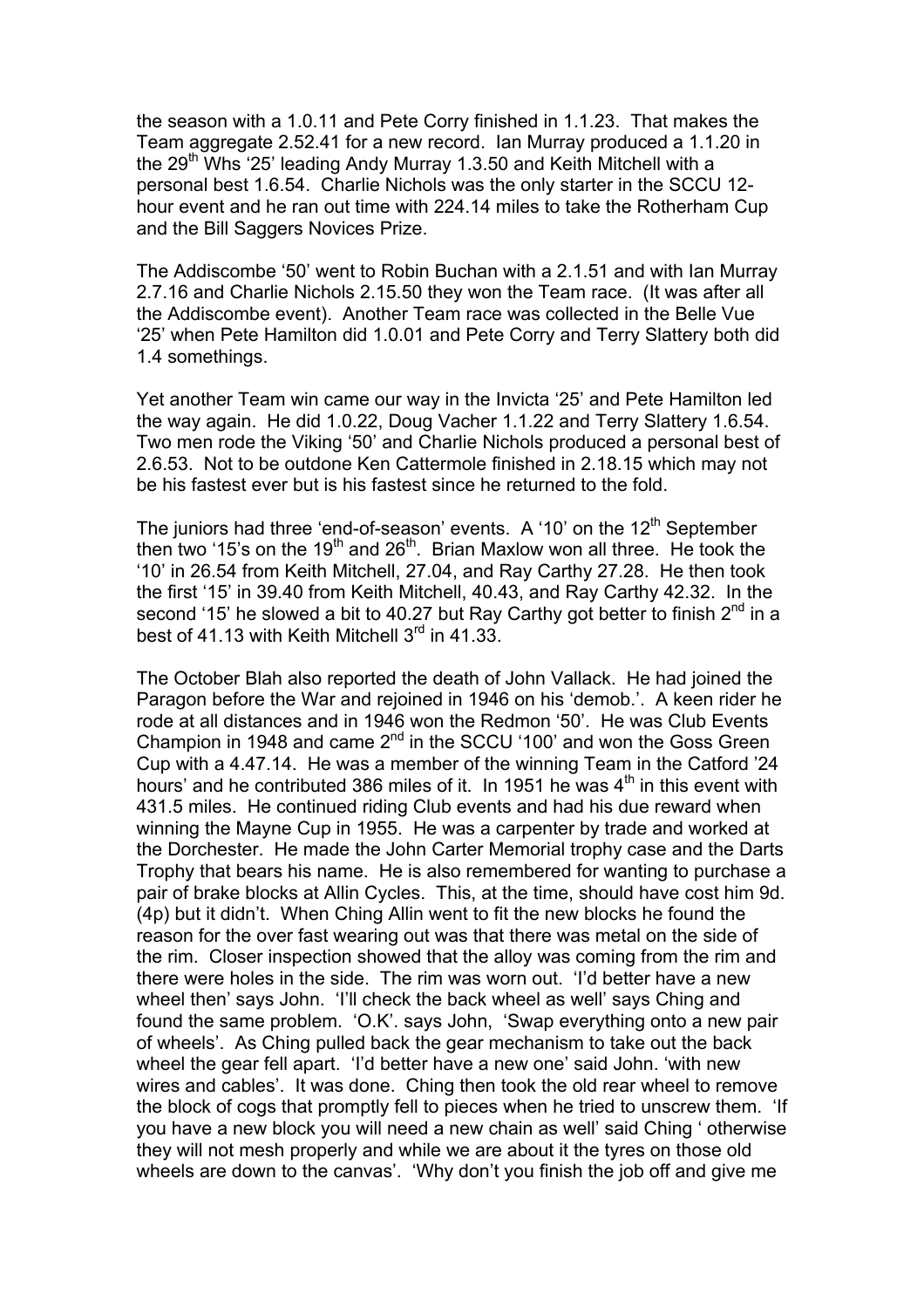new rim tapes and inner tubes?' says John. So Ching did. John took it like a man. 'If I hadn't been standing here watching I would have said you had done it purpose and were thieving b\*\*\*\*\*\*s. It should be mentioned that John rode to Park Lane and back from Croydon everyday whatever the weather and was not noted for his mechanic prowess.

Robin Buchan dropped his distance by riding a couple of 25's and beat many established short distance men when he came 3<sup>rd</sup> in the ECCA Championship '25' with a 57.43. Pete Hamilton finished with a 58.29 but Doug Vacher had mechanical trouble and had to retire – so no Team prize. In the SCCU '25' Robin came 2<sup>nd</sup> with 58.31. Also riding were Charlie Nichols with 1.5.39 and Dennis Young with a 1.7.29.

Another two wins finished off Robin Buchan's season. He won the Redhill Hilly '50' in 2.12.19 and took the special prize for the fastest ascent of Coldharbour Hill. Then he won the Comet '25'. In this he had some fortune in that the early starters had thick fog to contend with. The start was halted for about 25 minutes after 40 riders had been despatched but by the time Robin was due to start, being last man off, the fog had all but cleared and the sun was shining brightly and warmly. His time was 58.21.

On the 3rd October we held the Mayne Cup '25' and in spite of clocking a 58.26 Peter Hamilton just missed being Man of the Day by 3 seconds. John Overton had 11 minutes and his 1.9.23 was just enough to win the 'Pot'. Dennis Young also just missed winning the Mayne Cup for with an 8 minute deduction from his personal best of 1.6.40 he was in  $3<sup>rd</sup>$  place 17 second behind. Second fastest on scratch was, again, Terry Slattery in 1.3.32 and John Jennings was  $3<sup>rd</sup>$  in 1.5.19. At the back of the field there was a bit of hilarity. John Cleeve had a ride to finish in 1.10.15. Stan Lambeth, inspired by his son, ventured forth. He won this event in 1949 and using the same frame and same legs but with considerably fewer miles in them (the legs that is) passed the Timekeeper in 1.16.00. Norman Tyrie and Tony Kerss had a wager to be paid in sundry gallons of beer to the fastest on the day. Tony getting the verdict by 1.12.45 to Norman's 1.13.43. It's all good fun for the kiddies!

Pete Hamilton was showing a fair bit of form and not wanting to cash in on it continued to compete. He rode the ECCA '25' in 57.53 with Pete Corry 1.1.03. He then went west to the Maidenhead '25' and slowed by 1 second to 57.54. Terry Slattery came in with a 1.0.43 and Pete Corry a 1.2.28. The Hillingdon '25' was next and in this Pete finished in 58.45 whilst Terry Slattery took 1.2.18 and Pete Corry 1.4.50.

Andy Murray won the Hill Climb in a very respectable 4.06.6 well clear of Graham Bristow, 4.37.4 and Keith Mitchell 4.49.8. The following week-end he climb Yorks Hill in the Catford event in 2.30.3 and in the afternoon Titsey Lane in the Bec event in 2.33.3

The year ended with two further departures by old members. Bert Chapman came to us in 1937 with his friend and tandem partner Cyril Melhuish. Neither wanted to join the others Club. At the time Bert was in the Corrance and 'Mel'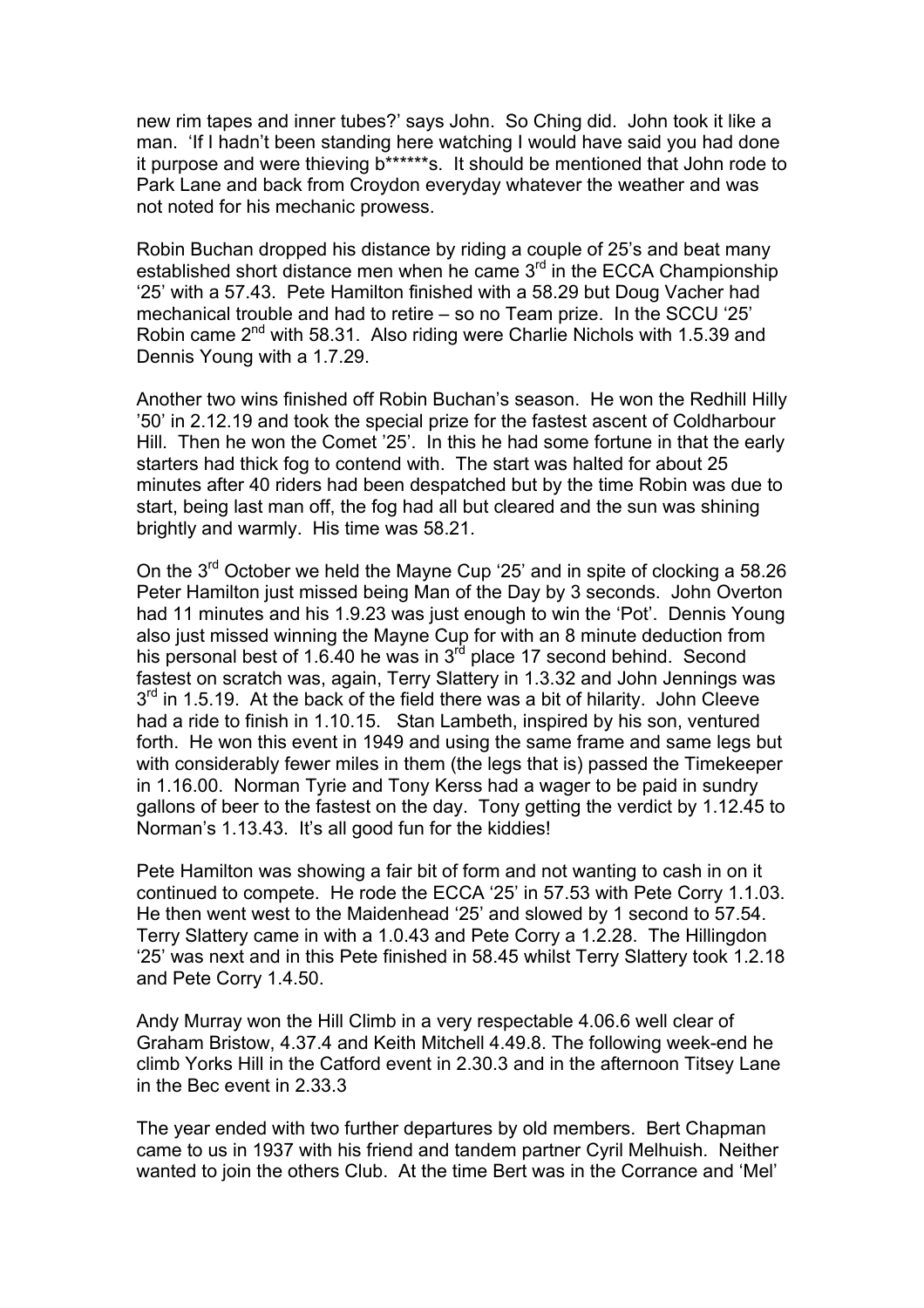the Balham. During the War Berft was in the RASC and ended the coflict as a Captain. After the War he continued to race and came onto the Committee. In 1953 he became Treasurer and with ruthless efficiency handed over to his successor at the end of the year a perfect set of books and with every member paid up! He was a perfectionist in all that he did. His machine and he were immaculately turned out and his pedalling style was a lesson in smoothness. His results can be read in these pages but his name remains with the Club with the 4000m Individual Pursuit 'Bert Chapman Cup'.

The other departure was one of the originals. Bill Kite joined the Club very early on although he was not a founder member. He was one of those responsible for the reforming of the Club in 1921 and he served on the Committee in various capacities and as a Vice President. Although never one of the 'heads' he took part in all club activities and details of his performances can be read earlier in this history. He was another of those that we relied upon and are indebted to in the Second World War for keeping the Club alive.

 Len's '10' rounded off the season with Keith Mitchell producing the best time from the Paragon with 25.44. Ken Cattermole did a 26 something, Stan Lambeth a 28 something, Paul Lambeth a 29.27 and Keith Butler turned in a 25.27 for a non-competitive ride.

Keith Ongley took over the Captaincy of the Polo teams and in the January Blah informed us that two teams had been entered for the Croydon Winter League. This League is held on a scratch and a handicap basis with every player being allotted a handicap of goals. The A Team were Keith Ongley (1 goal) Mick Nash (2), Peter Durbin (2), Alan Roberts (4), Derek Bowman (4) and Malcolm Harding (6). The B Team were Harry Corby (Captain and 3 goals), Pete Standen (4), Tom Corby (5), Graham Forster (5), Frank Corby (6) and Ian Forrest (6). Therefore in the first match where the A Team had to play Aces C the referee informed Keith Ongley that the Aces had 32 goals on handicap to our 14. This meant that the A Team had to score 1 goal every 4 minutes without replay to win! Give our lads their due but they tried. Final score was a win 16 – 0 (for the Scratch League) but a loss 16 – 19 for the Handicap League. Scorers were Derek Bowman 2, Malcolm Harding 2, Pete Durbun 6 and keith Ongley 6. Roles were reversed when the B Team met the Aces C team. Our lads had 23 goals handicap to the Aces 10, which meant that Aces had to get 13 goals without reply to win. Unfortunately for the Aces Tom Corby (1), Pete Standen (2) and Harry Corby (2) collected 5 goals between them whilst the Aces only amassed 15. Thus a win on handicap by  $28 - 25$  even though a loss on scratch  $15 - 5$ .

A third game against the Aces A team started with the Aces in firm control and they racked up 7 goals in the first 30 minutes without a reply from our lads. Then the tide began to turn and our lads scored 4 goals to close the gap. Then, catastrophe, Mick Nash broke his saddle pin leaving a 2" projection of sharp metal pointing to the sky. Various comments were made on how he could continue but few were of any practical value. As there were no spare bikes available the Refereed had to abandon the game as three players does not constitute a team. (Goal scorers Keith Ongley (2), Mick Nash (2)).